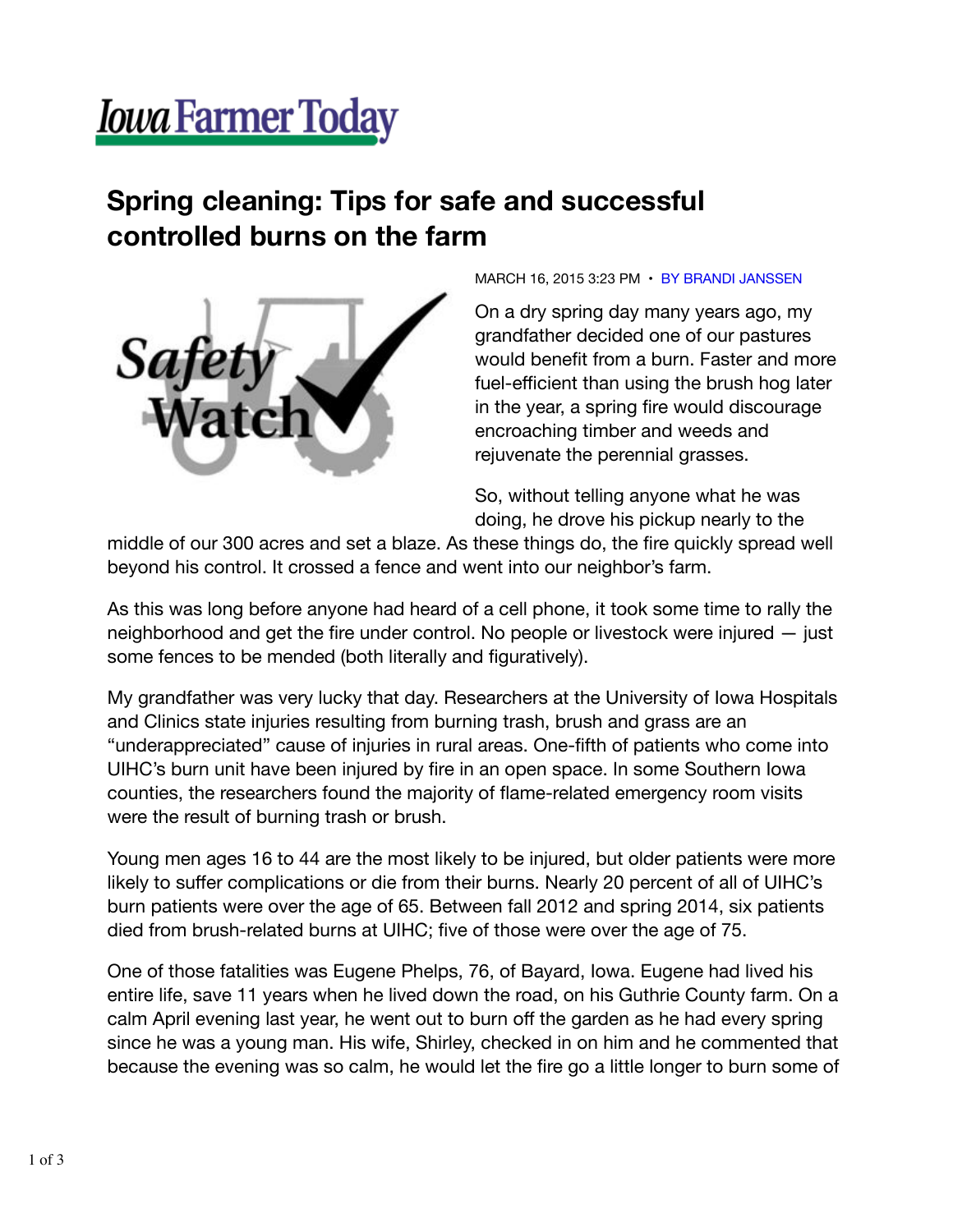the grass near the garden.

The next time she checked in on him, Eugene had fallen and was lying face down near the fire. He was conscious, but very groggy. Shirley ran back to the house to call 911 and by the time she returned, the fire had reached him. Eugene was over 6 feet tall and she was unable to pull him from the fire on her own. She returned to the house to call a neighbor who arrived quickly. Together, they pulled Eugene from the fire.

No one knows why Eugene fell that evening, but he suffered burns over 37 percent of his body. He lived one week before his kidneys failed, a common occurrence with severe burns. Eugene was not the only one injured. His daughter, Elaine Capek, notes, "mom was also burned trying to get him out of the fire." With burns over 15 percent of her body, Shirley spent two weeks in Iowa City receiving skin grafts and three more in rehab in Waterloo. Even the most routine fires can become unpredictable. My grandfather, working alone in a remote area, was taking a considerable risk. He was about the same age as Eugene and could have easily become overcome by the fire, which was well out of his control.

Eugene was in his own back yard, doing the same task he had done every year. Elaine says, "he was not a person who would take undue chances. He wouldn't put himself or his family or home in harm's way. He wasn't a reckless guy. Burning was a common thing for him to do."

Burning trash, brush or grass is common in rural areas where trash pick-up is scarce and gardens, fields and ditches will benefit from a controlled fire. Iowa State Extension has developed a guide for conducting a safe, controlled burn, available at http://tinyurl.com/qhtb3fh.

A key safety component is creating a burn plan. A burn plan should include a description of the area to be burned, target weather conditions, hazards that may be encountered, personnel needs and safety, and contacts to make prior to burning. Be sure to check with your county's health department to see if a permit is required.

One of the key causes of injury is use of an accelerant, like gasoline, kerosene or diesel fuel. UIHC researchers report 81 percent of their admissions related to trash and brush burning involved accelerant use, most predominantly gasoline. Gasoline is considered a flammable liquid and should not be used to ignite or manage fire.

ISU Extension recommends part of any burn plan should include personnel — a buddy system. Elaine Capek says, "We learn in kindergarten or pre-school about the buddy system. If we adapt that for our whole life, there's a lot of things that wouldn't happen or could be averted."

Even a small controlled burn near one's home can quickly become dangerous. Dr.